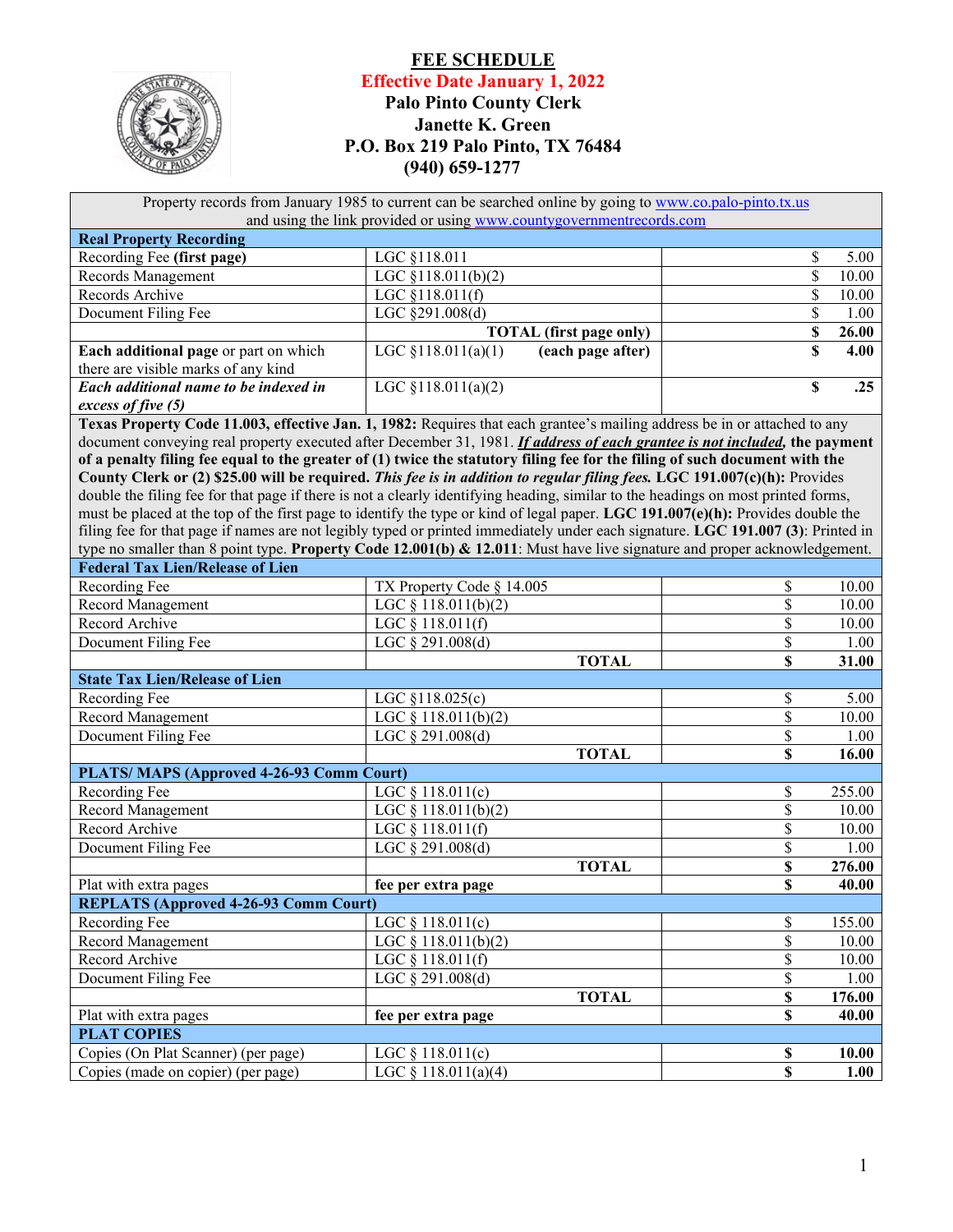| <b>COPIES</b>                                                                                                                        |                                      |             |       |  |  |
|--------------------------------------------------------------------------------------------------------------------------------------|--------------------------------------|-------------|-------|--|--|
| Copies (Per Page)                                                                                                                    | LGC § 118.011(a)(4) & LGC §118.0145  | \$          | 1.00  |  |  |
| <b>CERTIFIED COPIES</b>                                                                                                              |                                      |             |       |  |  |
| Copies (Per Page)                                                                                                                    | LGC § 118.011(a)(4) & LGC §118.0145  | \$          | 1.00  |  |  |
| Certification (Per Document)                                                                                                         | LGC § 118.011(a)(3) & LGC §118.0145  | \$          | 5.00  |  |  |
| <b>AUTHENTICATED COPIES</b>                                                                                                          |                                      |             |       |  |  |
| Certification (Clerk certifies twice)                                                                                                | LGC § 118.011(a)(3) & LGC §118.0145  | \$          | 10.00 |  |  |
| CD each (weekly or monthly)                                                                                                          | LGC $§ 118.011(c)$                   | $\mathbb S$ | 15.00 |  |  |
| <b>BEER LICENSE (PROTEST ONLY)</b>                                                                                                   | ABC $§ 61.31(c)$                     | $\mathbb S$ | 25.00 |  |  |
| <b>BEER LICENSE (CERTIFICATION)</b>                                                                                                  | LGC $\S$ 118.011(a)(3)               | $\mathbf S$ | 5.00  |  |  |
| UCC/FINANCING STATEMENT RECORDS: As of July 1, 2001 UCC Records relating to consumer goods are no longer                             |                                      |             |       |  |  |
| filed in the County Clerk's Office. Per revised Article 9 for the State of Texas, these are filed with the State. UCC-1 and UCC-     |                                      |             |       |  |  |
| 3 are accepted for filing in the Real Property Records if the collateral is timber, mineral, oil, gas or fixtures and regular filing |                                      |             |       |  |  |
| fees apply.                                                                                                                          |                                      |             |       |  |  |
| <b>ASSUMED NAME CERTIFICATE</b>                                                                                                      |                                      |             |       |  |  |
| Applications available on the county website: www.co.palo-pinto.tx.us                                                                |                                      |             |       |  |  |
| Recording Fee (includes index of 2 names)                                                                                            | TX Business & Commerce Code          | \$          | 3.00  |  |  |
| (indexing of Business & 1 Owner Name)                                                                                                | \$71.155(a)(1)(2)                    |             |       |  |  |
| <b>Record Management</b>                                                                                                             | LGC $§$ 118.011(b)(2)                | \$          | 10.00 |  |  |
| Record Archive                                                                                                                       | LGC $§$ 118.011(f)                   | \$          | 10.00 |  |  |
| Document Filing Fee                                                                                                                  | LGC § 291.008(d)                     | \$          | 1.00  |  |  |
| Oath Administration                                                                                                                  | LGC § 118.011(a)(10)                 | \$          | 1.00  |  |  |
|                                                                                                                                      | <b>TOTAL</b>                         | $\mathbb S$ | 25.00 |  |  |
| EACH ADDITIONAL NAME INDEXED                                                                                                         | TX Business & Commerce Code          | \$          | .50   |  |  |
|                                                                                                                                      | \$71.115(a)(2)                       |             |       |  |  |
| * Effective 9/1/2019 – Corporations, LLC, LP will only be filed in the Secretary of State per Bus & Comm Code 71.103*                |                                      |             |       |  |  |
| <b>ASSUMED NAME ABANDONMENT</b>                                                                                                      |                                      |             |       |  |  |
| Applications available on the county website: www.co.palo-pinto.tx.us                                                                |                                      |             |       |  |  |
| Recording Fee (index of Business & 1 Owner                                                                                           | TX Business & Commerce Code § 71.155 | \$          | 3.00  |  |  |
| Name)                                                                                                                                |                                      |             |       |  |  |
| Record Management                                                                                                                    | LGC $§ 118.011(b)(2)$                | \$          | 10.00 |  |  |
| Record Archive                                                                                                                       | LGC $§ 118.011(f)$                   | \$          | 10.00 |  |  |
| Document Filing Fee                                                                                                                  | LGC $\S$ 291.008(d)                  | \$          | 1.00  |  |  |
| Oath Administration                                                                                                                  | LGC § 118.011(a)(10)                 | \$          | 1.00  |  |  |
|                                                                                                                                      | <b>TOTAL</b>                         | \$          | 25.00 |  |  |
| EACH ADDITIONAL NAME INDEXED                                                                                                         |                                      | \$          | .50   |  |  |
| <b>Assumed Name Copies</b>                                                                                                           |                                      |             |       |  |  |
| <b>Certified Copies</b>                                                                                                              | LGC § 118.011(a)(3) & LGC §118.0145  | \$          | 7.00  |  |  |
| <b>Uncertified Copies (plain copy)</b>                                                                                               | LGC § 118.011(a)(4) & LGC §118.0145  | \$          | 2.00  |  |  |
| <b>POSTING Trustee/Foreclosure Sales/Public Notices</b>                                                                              |                                      |             |       |  |  |
| Recording Fee                                                                                                                        | TX Property Code § 51.002(f)         | \$          | 2.00  |  |  |
| Document Filing Fee                                                                                                                  | LGC § 291.008(d)                     | \$          | 1.00  |  |  |
|                                                                                                                                      | <b>TOTAL</b>                         | S           | 3.00  |  |  |
| Trustee and Foreclosure Sales are conducted the first Tuesday of every month and will be located on the                              |                                      |             |       |  |  |
|                                                                                                                                      |                                      |             |       |  |  |
| South steps outside of the Courthouse. Notices for the next month's sales will be posted on the website as                           |                                      |             |       |  |  |
| soon as possible.                                                                                                                    |                                      |             |       |  |  |
| (**Passed by Commissioner's Court 10-19-1987, Recorded in Property Records Vol 695 Pg 619)                                           |                                      |             |       |  |  |
| <b>CATTLE BRAND APPLICATION/RELEASE OF OWNERSHIP</b>                                                                                 |                                      |             |       |  |  |
| Applications available on the county website: www.co.palo-pinto.tx.us                                                                |                                      |             |       |  |  |
| Recording Fee (one brand/one location/one                                                                                            | LGC § 118.020(a)(9) &                | \$          | 5.00  |  |  |
| animal type)                                                                                                                         | TX Ag Code § 144.110                 |             |       |  |  |
| Record Management                                                                                                                    | LGC § 118.011(b)(2)                  | \$          | 10.00 |  |  |
| Record Archive                                                                                                                       | LGC § 118.011(f)                     | \$          | 10.00 |  |  |
| Document Filing Fee                                                                                                                  | LGC § 291.008(d)                     | \$          | 1.00  |  |  |
|                                                                                                                                      | <b>TOTAL</b>                         | \$          | 26.00 |  |  |
| Each Additional Brand /Location/Animal type                                                                                          |                                      | \$          | 26.00 |  |  |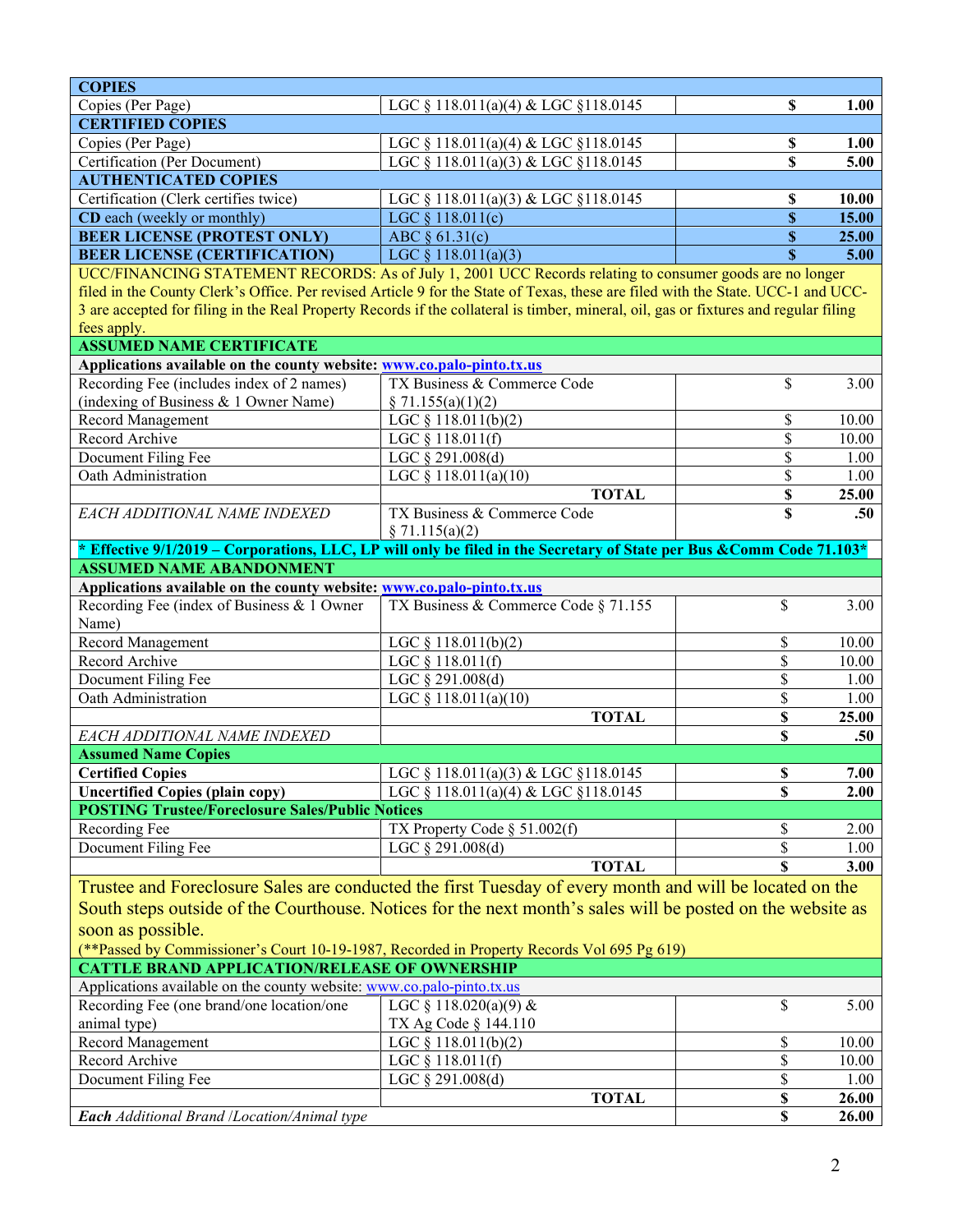| <b>MILITARY DISCHARGE (DD214)</b>                                               |                                       |                           |        |  |  |  |
|---------------------------------------------------------------------------------|---------------------------------------|---------------------------|--------|--|--|--|
| <b>FILING</b>                                                                   | LGC §192.002(b)                       | <b>No Charge</b>          |        |  |  |  |
| <b>CERTIFIED COPY</b>                                                           | GC $§$ 603.003(a)                     | <b>No Charge</b>          |        |  |  |  |
| <b>BIRTH/DEATH VERIFICATION: Palo Pinto County Only</b>                         |                                       |                           |        |  |  |  |
| Search Fee                                                                      | LGC§ 118.015(a), TAC § 181.22(g)      | S                         | 10.00  |  |  |  |
| <b>BIRTH CERTIFICATES</b>                                                       | <b>Palo Pinto County Only</b>         |                           |        |  |  |  |
| Applications available on the county website: www.co.palo-pinto.tx.us           |                                       |                           |        |  |  |  |
| Search/Certificate/County Clerk Fee                                             | LGC§ 118.015(a), TAC § 181.22, HSC    | \$                        | 20.20  |  |  |  |
|                                                                                 | §191.0045                             |                           |        |  |  |  |
| Vital Statistics Fee                                                            | HSC § 191.0045                        | \$                        | 1.80   |  |  |  |
| Vital Statistics Preservation Fee                                               | HSC § 191.0045                        | \$                        | 1.00   |  |  |  |
|                                                                                 | <b>TOTAL</b>                          | \$                        | 23.00  |  |  |  |
| <b>DEATH CERTIFICATES</b>                                                       | <b>Palo Pinto County Only</b>         |                           |        |  |  |  |
| Applications available on the county website: www.co.palo-pinto.tx.us           |                                       |                           |        |  |  |  |
| Search/Certificate/County Clerk Fee                                             | LGC § 118.015(a), TAC § 181.22(b)(s), | \$                        | 20.00  |  |  |  |
|                                                                                 | HSC § 191.0045                        |                           |        |  |  |  |
| Vital Statistics Preservation Fee                                               | HSC § 191.0045                        | \$                        | 1.00   |  |  |  |
|                                                                                 | <b>TOTAL</b>                          | $\mathbf S$               | 21.00  |  |  |  |
| <b>Each Additional Copy</b>                                                     | Ordered at the same time              |                           |        |  |  |  |
| County Clerk Fee                                                                | HSC § 191.0045                        | \$                        | 3.00   |  |  |  |
| <b>Vital Statistics Preservation Fee</b>                                        | HSC § 191.0045                        | \$                        | 1.00   |  |  |  |
|                                                                                 | <b>TOTAL</b>                          | \$                        | 4.00   |  |  |  |
| <b>INFORMAL MARRIAGE LICENSE</b>                                                |                                       |                           |        |  |  |  |
| License Fee                                                                     | LGC $§ 118.011(a)(8)$                 | \$                        | 25.00  |  |  |  |
| Records Management                                                              | LGC § 118.011(b)(2)                   | \$                        | 10.00  |  |  |  |
| Records Archive Fee                                                             | LGC § 118.011(f)                      | \$                        | 10.00  |  |  |  |
| Document Filing Fee                                                             | $\overline{LGC} \$ 291.008(d)         | \$                        | 1.00   |  |  |  |
| Vital Statistics Preservation Fee                                               | HSC § 191.0045                        | \$                        | 1.00   |  |  |  |
|                                                                                 | <b>TOTAL</b>                          | \$                        | 47.00  |  |  |  |
| <b>MARRIAGE LICENSE without Texas Premarital Education Certificate</b>          |                                       |                           |        |  |  |  |
| License Fee                                                                     | LGC $§ 118.011(a)(7)$                 | \$                        | 60.00  |  |  |  |
| Records Management                                                              | LGC § 118.011(b)(2)                   | \$                        | 10.00  |  |  |  |
| Records Archive Fee                                                             | LGC § 118.011(f)                      | \$                        | 10.00  |  |  |  |
| Document Filing Fee                                                             | LGC § 291.008(d)                      | \$                        | 1.00   |  |  |  |
| Vital Statistics Preservation Fee                                               | HSC § 191.0045                        | \$                        | 1.00   |  |  |  |
| 72 hour waiting period from date of application before the license can be used. |                                       |                           |        |  |  |  |
|                                                                                 | <b>TOTAL</b>                          | \$                        | 82.00  |  |  |  |
| <b>MARRIAGE LICENSE with Texas Premarital Education Certificate</b>             |                                       |                           |        |  |  |  |
| License Fee                                                                     | LGC $§ 118.011(a)(7)$                 | \$                        | waived |  |  |  |
| Records Management                                                              | $\overline{LGC \S 118.011(b)(2)}$     | $\overline{\mathcal{S}}$  | 10.00  |  |  |  |
| Records Archive Fee                                                             | LGC § 118.011(f)                      | \$                        | 10.00  |  |  |  |
| Document Filing Fee                                                             | LGC § 291.008(d)                      | \$                        | 1.00   |  |  |  |
| Vital Statistics Preservation Fee                                               | HSC § 191.0045                        | \$                        | 1.00   |  |  |  |
| 72 hour waiting period is waived.                                               | <b>TOTAL</b>                          | $\boldsymbol{\mathsf{S}}$ | 22.00  |  |  |  |
| <b>CERTIFIED COPY of MARRIAGE LICENSE: Palo Pinto County Only</b>               |                                       |                           |        |  |  |  |
| Applications available on the county website: www.co.palo-pinto.tx.us           |                                       |                           |        |  |  |  |
| Search/Certificate/County Clerk Fee                                             | TAC § 181.22(h)(s), HSC § 191.0045    | \$                        | 20.00  |  |  |  |
| Vital Statistics Preservation Fee                                               | HSC § 191.0045                        | \$                        | 1.00   |  |  |  |
|                                                                                 | <b>TOTAL</b>                          | $\overline{\mathbb{S}}$   | 21.00  |  |  |  |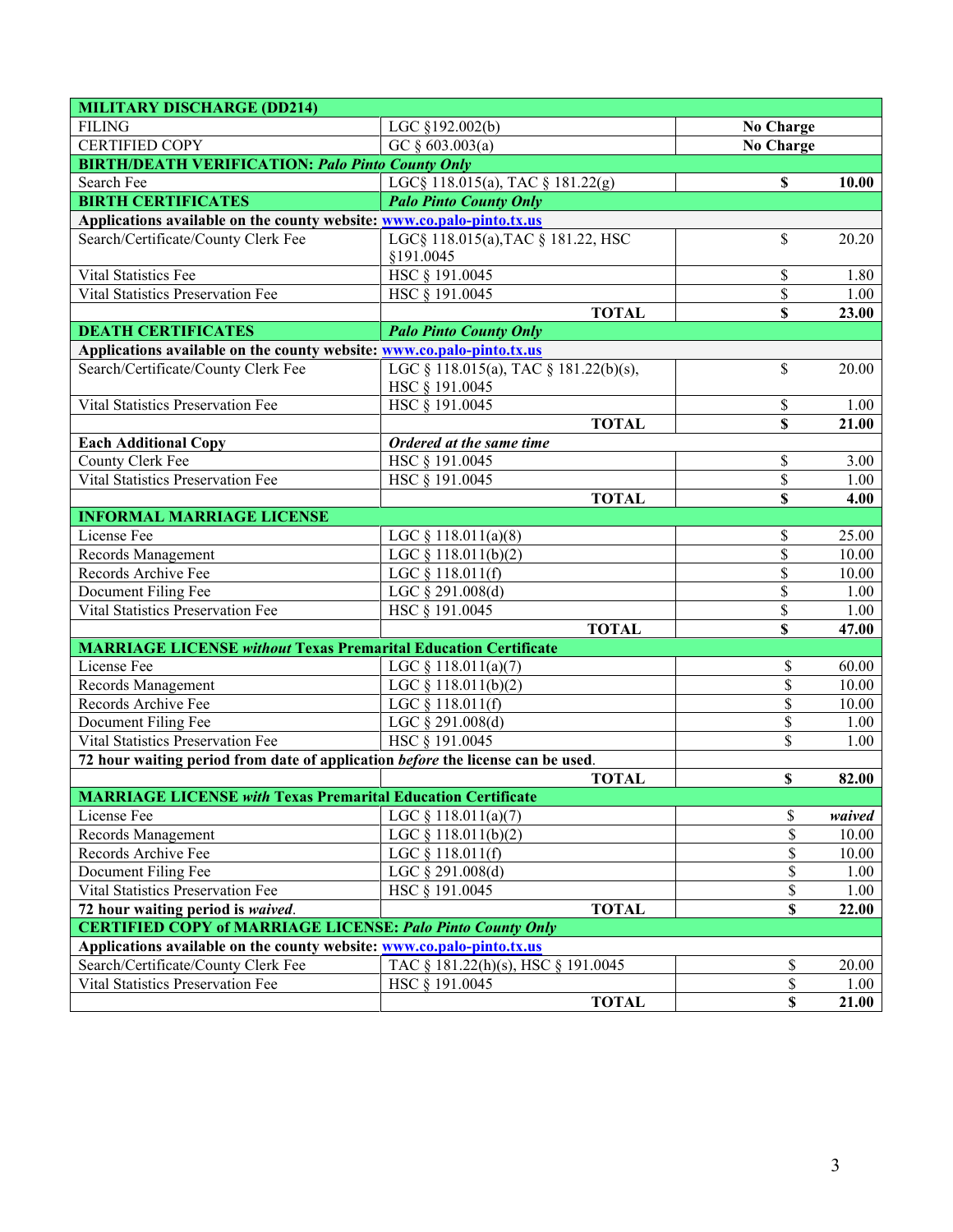| Probate Fee Original Action (PCLRK)<br>LGC $\S$ 135.102(b)(3)<br>\$<br>40.00<br>\$<br>Records Management/Preserv Fee (CRMP)<br>LGC $\S$ 135.102(b)(4)<br>15.00<br>Courthouse Security Fee (CVCS)<br>\$<br>20.00<br>LGC $\S$ 135.102(b)(7)<br>Law Library (LAW)<br>\$<br>LGC $§$ 135.102(b)(6)<br>35.00<br>Facility Fee (CFF22)<br>\$<br>LGC $\S$ 135.102(b)(2)<br>20.00<br>Court Initiated Guardianship Fund (CIG22)<br>\$<br>20.00<br>LGC $\S$ 135.102(b)(11)<br>Public Probate Administration Fund (CIG22)<br>\$<br>10.00<br>LGC $\S$ 135.102(b)(13)<br>Jury Fee (JUR22)<br>\$<br>10.00<br>LGC $\S$ 135.102(b)(9)<br>Dispute Resolution (ADR22)<br>\$<br>15.00<br>LGC $§$ 135.102(b)(10)<br>Language Access Fee (LAF22)<br>\$<br>3.00<br>LGC $\S$ 135.102(b)(8)<br>Court Reporter Fee (STENO)<br>\$<br>25.00<br>LGC $\S$ 135.102(b)(5)<br>Appellate Judicial System Fee (ACF)<br>\$<br>5.00<br>LGC $\S$ 135.102(b)(1)<br>Judicial Education and Support Fund (ED22)<br>LGC § 135.102(b)(12)<br>\$<br>5.00<br><b>TOTAL</b><br>\$<br>223.00<br><b>Plus Fees to State Comptroller (CVC22)</b><br>137.00<br>\$<br>\$<br>360.00<br><b>GRAND TOTAL</b><br><b>**ADDITIONAL SERVICE FEES**</b><br>Issuing Citation & One Copy (PCLK2)<br>8.00<br>LGC $\S$ 118.052(3)(A)<br>\$<br>Posting/Service of Citations (EACH) (POST)<br>\$<br>LGC § 118.131<br>100.00<br><b>TOTAL FOR EACH CITATION</b><br>\$<br>108.00<br>\$<br>Judge's Fee (PJ2)<br>LGC § 118.101<br>2.00<br>Approving & Recording of Bond (PJ1)<br>LGC §118.052(2)(A)(ii)<br>\$<br>5.00<br>Administering Oath (PCLK1)<br>\$<br>LGC §118.052(2)(A)(iii)<br>2.00<br>Letters of Testamentary, Administration,<br>\$<br>LGC $$118.052(3)(D)$<br>2.00<br>Ancillary or Guardianship (each)<br>Any Action Filed After Original Application has been Filed<br>Filing of action other than original (PCLRK)<br>\$<br>LGC § 135.102(c)(1)<br>40.00<br>Records Management (CRMP)<br>\$<br>5.00<br>LGC $\S$ 135.102(c)(4)<br>Court Initiated Guardianship Fund (CIG22)<br>\$<br>LGC $\S$ 135.102(b)(11)<br>20.00<br>\$<br>Public Probate Administration Fund (CIG22)<br>LGC $\S$ 135.102(b)(13)<br>10.00<br><b>TOTAL</b><br>\$<br>75.00<br><b>Plus Fees to State Comptroller (CVC22)</b><br>\$<br>45.00<br><b>GRAND TOTAL</b><br>\$<br>120.00<br>** ADDITIONAL SERVICE FEES**<br>Issuing Citation & One Copy (PCLK2)<br>8.00<br>LGC $\S$ 118.052(3)(A)<br>\$<br>Posting/Service of Citations (EACH)(POST)<br>\$<br>LGC § 118.131<br>100.00<br>TOTAL FOR <i>EACH</i> CITATION<br>\$<br>108.00<br>\$<br>LGC § 118.101<br>Judge's Fee (PJ2)<br>2.00<br>Inventory, Appraisement and list of Claims (Filed late after 90 <sup>th</sup> day after Qualification Date)<br>Filing Fee (PCLRK)<br>\$<br>LGC $§ 118.052(2)(A)(i)$<br>25.00<br>\$<br>Judge's Fee (PJ2) if required<br>LGC $§$ 118.101(11)<br>2.00<br><b>TOTAL</b><br>\$<br>27.00<br>Final Acct of Probate/Guardianship (ESTATE) (must be notarized) |  |  |  |  |
|--------------------------------------------------------------------------------------------------------------------------------------------------------------------------------------------------------------------------------------------------------------------------------------------------------------------------------------------------------------------------------------------------------------------------------------------------------------------------------------------------------------------------------------------------------------------------------------------------------------------------------------------------------------------------------------------------------------------------------------------------------------------------------------------------------------------------------------------------------------------------------------------------------------------------------------------------------------------------------------------------------------------------------------------------------------------------------------------------------------------------------------------------------------------------------------------------------------------------------------------------------------------------------------------------------------------------------------------------------------------------------------------------------------------------------------------------------------------------------------------------------------------------------------------------------------------------------------------------------------------------------------------------------------------------------------------------------------------------------------------------------------------------------------------------------------------------------------------------------------------------------------------------------------------------------------------------------------------------------------------------------------------------------------------------------------------------------------------------------------------------------------------------------------------------------------------------------------------------------------------------------------------------------------------------------------------------------------------------------------------------------------------------------------------------------------------------------------------------------------------------------------------------------------------------------------------------------------------------------------------------------------------------------------------------------------------------------------------------------------------------------------------------------------------------------------------------------------------------------------------------------------------------------------------------------------------------|--|--|--|--|
|                                                                                                                                                                                                                                                                                                                                                                                                                                                                                                                                                                                                                                                                                                                                                                                                                                                                                                                                                                                                                                                                                                                                                                                                                                                                                                                                                                                                                                                                                                                                                                                                                                                                                                                                                                                                                                                                                                                                                                                                                                                                                                                                                                                                                                                                                                                                                                                                                                                                                                                                                                                                                                                                                                                                                                                                                                                                                                                                                  |  |  |  |  |
|                                                                                                                                                                                                                                                                                                                                                                                                                                                                                                                                                                                                                                                                                                                                                                                                                                                                                                                                                                                                                                                                                                                                                                                                                                                                                                                                                                                                                                                                                                                                                                                                                                                                                                                                                                                                                                                                                                                                                                                                                                                                                                                                                                                                                                                                                                                                                                                                                                                                                                                                                                                                                                                                                                                                                                                                                                                                                                                                                  |  |  |  |  |
|                                                                                                                                                                                                                                                                                                                                                                                                                                                                                                                                                                                                                                                                                                                                                                                                                                                                                                                                                                                                                                                                                                                                                                                                                                                                                                                                                                                                                                                                                                                                                                                                                                                                                                                                                                                                                                                                                                                                                                                                                                                                                                                                                                                                                                                                                                                                                                                                                                                                                                                                                                                                                                                                                                                                                                                                                                                                                                                                                  |  |  |  |  |
|                                                                                                                                                                                                                                                                                                                                                                                                                                                                                                                                                                                                                                                                                                                                                                                                                                                                                                                                                                                                                                                                                                                                                                                                                                                                                                                                                                                                                                                                                                                                                                                                                                                                                                                                                                                                                                                                                                                                                                                                                                                                                                                                                                                                                                                                                                                                                                                                                                                                                                                                                                                                                                                                                                                                                                                                                                                                                                                                                  |  |  |  |  |
|                                                                                                                                                                                                                                                                                                                                                                                                                                                                                                                                                                                                                                                                                                                                                                                                                                                                                                                                                                                                                                                                                                                                                                                                                                                                                                                                                                                                                                                                                                                                                                                                                                                                                                                                                                                                                                                                                                                                                                                                                                                                                                                                                                                                                                                                                                                                                                                                                                                                                                                                                                                                                                                                                                                                                                                                                                                                                                                                                  |  |  |  |  |
|                                                                                                                                                                                                                                                                                                                                                                                                                                                                                                                                                                                                                                                                                                                                                                                                                                                                                                                                                                                                                                                                                                                                                                                                                                                                                                                                                                                                                                                                                                                                                                                                                                                                                                                                                                                                                                                                                                                                                                                                                                                                                                                                                                                                                                                                                                                                                                                                                                                                                                                                                                                                                                                                                                                                                                                                                                                                                                                                                  |  |  |  |  |
|                                                                                                                                                                                                                                                                                                                                                                                                                                                                                                                                                                                                                                                                                                                                                                                                                                                                                                                                                                                                                                                                                                                                                                                                                                                                                                                                                                                                                                                                                                                                                                                                                                                                                                                                                                                                                                                                                                                                                                                                                                                                                                                                                                                                                                                                                                                                                                                                                                                                                                                                                                                                                                                                                                                                                                                                                                                                                                                                                  |  |  |  |  |
|                                                                                                                                                                                                                                                                                                                                                                                                                                                                                                                                                                                                                                                                                                                                                                                                                                                                                                                                                                                                                                                                                                                                                                                                                                                                                                                                                                                                                                                                                                                                                                                                                                                                                                                                                                                                                                                                                                                                                                                                                                                                                                                                                                                                                                                                                                                                                                                                                                                                                                                                                                                                                                                                                                                                                                                                                                                                                                                                                  |  |  |  |  |
|                                                                                                                                                                                                                                                                                                                                                                                                                                                                                                                                                                                                                                                                                                                                                                                                                                                                                                                                                                                                                                                                                                                                                                                                                                                                                                                                                                                                                                                                                                                                                                                                                                                                                                                                                                                                                                                                                                                                                                                                                                                                                                                                                                                                                                                                                                                                                                                                                                                                                                                                                                                                                                                                                                                                                                                                                                                                                                                                                  |  |  |  |  |
|                                                                                                                                                                                                                                                                                                                                                                                                                                                                                                                                                                                                                                                                                                                                                                                                                                                                                                                                                                                                                                                                                                                                                                                                                                                                                                                                                                                                                                                                                                                                                                                                                                                                                                                                                                                                                                                                                                                                                                                                                                                                                                                                                                                                                                                                                                                                                                                                                                                                                                                                                                                                                                                                                                                                                                                                                                                                                                                                                  |  |  |  |  |
|                                                                                                                                                                                                                                                                                                                                                                                                                                                                                                                                                                                                                                                                                                                                                                                                                                                                                                                                                                                                                                                                                                                                                                                                                                                                                                                                                                                                                                                                                                                                                                                                                                                                                                                                                                                                                                                                                                                                                                                                                                                                                                                                                                                                                                                                                                                                                                                                                                                                                                                                                                                                                                                                                                                                                                                                                                                                                                                                                  |  |  |  |  |
|                                                                                                                                                                                                                                                                                                                                                                                                                                                                                                                                                                                                                                                                                                                                                                                                                                                                                                                                                                                                                                                                                                                                                                                                                                                                                                                                                                                                                                                                                                                                                                                                                                                                                                                                                                                                                                                                                                                                                                                                                                                                                                                                                                                                                                                                                                                                                                                                                                                                                                                                                                                                                                                                                                                                                                                                                                                                                                                                                  |  |  |  |  |
|                                                                                                                                                                                                                                                                                                                                                                                                                                                                                                                                                                                                                                                                                                                                                                                                                                                                                                                                                                                                                                                                                                                                                                                                                                                                                                                                                                                                                                                                                                                                                                                                                                                                                                                                                                                                                                                                                                                                                                                                                                                                                                                                                                                                                                                                                                                                                                                                                                                                                                                                                                                                                                                                                                                                                                                                                                                                                                                                                  |  |  |  |  |
|                                                                                                                                                                                                                                                                                                                                                                                                                                                                                                                                                                                                                                                                                                                                                                                                                                                                                                                                                                                                                                                                                                                                                                                                                                                                                                                                                                                                                                                                                                                                                                                                                                                                                                                                                                                                                                                                                                                                                                                                                                                                                                                                                                                                                                                                                                                                                                                                                                                                                                                                                                                                                                                                                                                                                                                                                                                                                                                                                  |  |  |  |  |
|                                                                                                                                                                                                                                                                                                                                                                                                                                                                                                                                                                                                                                                                                                                                                                                                                                                                                                                                                                                                                                                                                                                                                                                                                                                                                                                                                                                                                                                                                                                                                                                                                                                                                                                                                                                                                                                                                                                                                                                                                                                                                                                                                                                                                                                                                                                                                                                                                                                                                                                                                                                                                                                                                                                                                                                                                                                                                                                                                  |  |  |  |  |
|                                                                                                                                                                                                                                                                                                                                                                                                                                                                                                                                                                                                                                                                                                                                                                                                                                                                                                                                                                                                                                                                                                                                                                                                                                                                                                                                                                                                                                                                                                                                                                                                                                                                                                                                                                                                                                                                                                                                                                                                                                                                                                                                                                                                                                                                                                                                                                                                                                                                                                                                                                                                                                                                                                                                                                                                                                                                                                                                                  |  |  |  |  |
|                                                                                                                                                                                                                                                                                                                                                                                                                                                                                                                                                                                                                                                                                                                                                                                                                                                                                                                                                                                                                                                                                                                                                                                                                                                                                                                                                                                                                                                                                                                                                                                                                                                                                                                                                                                                                                                                                                                                                                                                                                                                                                                                                                                                                                                                                                                                                                                                                                                                                                                                                                                                                                                                                                                                                                                                                                                                                                                                                  |  |  |  |  |
|                                                                                                                                                                                                                                                                                                                                                                                                                                                                                                                                                                                                                                                                                                                                                                                                                                                                                                                                                                                                                                                                                                                                                                                                                                                                                                                                                                                                                                                                                                                                                                                                                                                                                                                                                                                                                                                                                                                                                                                                                                                                                                                                                                                                                                                                                                                                                                                                                                                                                                                                                                                                                                                                                                                                                                                                                                                                                                                                                  |  |  |  |  |
|                                                                                                                                                                                                                                                                                                                                                                                                                                                                                                                                                                                                                                                                                                                                                                                                                                                                                                                                                                                                                                                                                                                                                                                                                                                                                                                                                                                                                                                                                                                                                                                                                                                                                                                                                                                                                                                                                                                                                                                                                                                                                                                                                                                                                                                                                                                                                                                                                                                                                                                                                                                                                                                                                                                                                                                                                                                                                                                                                  |  |  |  |  |
|                                                                                                                                                                                                                                                                                                                                                                                                                                                                                                                                                                                                                                                                                                                                                                                                                                                                                                                                                                                                                                                                                                                                                                                                                                                                                                                                                                                                                                                                                                                                                                                                                                                                                                                                                                                                                                                                                                                                                                                                                                                                                                                                                                                                                                                                                                                                                                                                                                                                                                                                                                                                                                                                                                                                                                                                                                                                                                                                                  |  |  |  |  |
|                                                                                                                                                                                                                                                                                                                                                                                                                                                                                                                                                                                                                                                                                                                                                                                                                                                                                                                                                                                                                                                                                                                                                                                                                                                                                                                                                                                                                                                                                                                                                                                                                                                                                                                                                                                                                                                                                                                                                                                                                                                                                                                                                                                                                                                                                                                                                                                                                                                                                                                                                                                                                                                                                                                                                                                                                                                                                                                                                  |  |  |  |  |
|                                                                                                                                                                                                                                                                                                                                                                                                                                                                                                                                                                                                                                                                                                                                                                                                                                                                                                                                                                                                                                                                                                                                                                                                                                                                                                                                                                                                                                                                                                                                                                                                                                                                                                                                                                                                                                                                                                                                                                                                                                                                                                                                                                                                                                                                                                                                                                                                                                                                                                                                                                                                                                                                                                                                                                                                                                                                                                                                                  |  |  |  |  |
|                                                                                                                                                                                                                                                                                                                                                                                                                                                                                                                                                                                                                                                                                                                                                                                                                                                                                                                                                                                                                                                                                                                                                                                                                                                                                                                                                                                                                                                                                                                                                                                                                                                                                                                                                                                                                                                                                                                                                                                                                                                                                                                                                                                                                                                                                                                                                                                                                                                                                                                                                                                                                                                                                                                                                                                                                                                                                                                                                  |  |  |  |  |
|                                                                                                                                                                                                                                                                                                                                                                                                                                                                                                                                                                                                                                                                                                                                                                                                                                                                                                                                                                                                                                                                                                                                                                                                                                                                                                                                                                                                                                                                                                                                                                                                                                                                                                                                                                                                                                                                                                                                                                                                                                                                                                                                                                                                                                                                                                                                                                                                                                                                                                                                                                                                                                                                                                                                                                                                                                                                                                                                                  |  |  |  |  |
|                                                                                                                                                                                                                                                                                                                                                                                                                                                                                                                                                                                                                                                                                                                                                                                                                                                                                                                                                                                                                                                                                                                                                                                                                                                                                                                                                                                                                                                                                                                                                                                                                                                                                                                                                                                                                                                                                                                                                                                                                                                                                                                                                                                                                                                                                                                                                                                                                                                                                                                                                                                                                                                                                                                                                                                                                                                                                                                                                  |  |  |  |  |
|                                                                                                                                                                                                                                                                                                                                                                                                                                                                                                                                                                                                                                                                                                                                                                                                                                                                                                                                                                                                                                                                                                                                                                                                                                                                                                                                                                                                                                                                                                                                                                                                                                                                                                                                                                                                                                                                                                                                                                                                                                                                                                                                                                                                                                                                                                                                                                                                                                                                                                                                                                                                                                                                                                                                                                                                                                                                                                                                                  |  |  |  |  |
|                                                                                                                                                                                                                                                                                                                                                                                                                                                                                                                                                                                                                                                                                                                                                                                                                                                                                                                                                                                                                                                                                                                                                                                                                                                                                                                                                                                                                                                                                                                                                                                                                                                                                                                                                                                                                                                                                                                                                                                                                                                                                                                                                                                                                                                                                                                                                                                                                                                                                                                                                                                                                                                                                                                                                                                                                                                                                                                                                  |  |  |  |  |
|                                                                                                                                                                                                                                                                                                                                                                                                                                                                                                                                                                                                                                                                                                                                                                                                                                                                                                                                                                                                                                                                                                                                                                                                                                                                                                                                                                                                                                                                                                                                                                                                                                                                                                                                                                                                                                                                                                                                                                                                                                                                                                                                                                                                                                                                                                                                                                                                                                                                                                                                                                                                                                                                                                                                                                                                                                                                                                                                                  |  |  |  |  |
|                                                                                                                                                                                                                                                                                                                                                                                                                                                                                                                                                                                                                                                                                                                                                                                                                                                                                                                                                                                                                                                                                                                                                                                                                                                                                                                                                                                                                                                                                                                                                                                                                                                                                                                                                                                                                                                                                                                                                                                                                                                                                                                                                                                                                                                                                                                                                                                                                                                                                                                                                                                                                                                                                                                                                                                                                                                                                                                                                  |  |  |  |  |
|                                                                                                                                                                                                                                                                                                                                                                                                                                                                                                                                                                                                                                                                                                                                                                                                                                                                                                                                                                                                                                                                                                                                                                                                                                                                                                                                                                                                                                                                                                                                                                                                                                                                                                                                                                                                                                                                                                                                                                                                                                                                                                                                                                                                                                                                                                                                                                                                                                                                                                                                                                                                                                                                                                                                                                                                                                                                                                                                                  |  |  |  |  |
|                                                                                                                                                                                                                                                                                                                                                                                                                                                                                                                                                                                                                                                                                                                                                                                                                                                                                                                                                                                                                                                                                                                                                                                                                                                                                                                                                                                                                                                                                                                                                                                                                                                                                                                                                                                                                                                                                                                                                                                                                                                                                                                                                                                                                                                                                                                                                                                                                                                                                                                                                                                                                                                                                                                                                                                                                                                                                                                                                  |  |  |  |  |
|                                                                                                                                                                                                                                                                                                                                                                                                                                                                                                                                                                                                                                                                                                                                                                                                                                                                                                                                                                                                                                                                                                                                                                                                                                                                                                                                                                                                                                                                                                                                                                                                                                                                                                                                                                                                                                                                                                                                                                                                                                                                                                                                                                                                                                                                                                                                                                                                                                                                                                                                                                                                                                                                                                                                                                                                                                                                                                                                                  |  |  |  |  |
|                                                                                                                                                                                                                                                                                                                                                                                                                                                                                                                                                                                                                                                                                                                                                                                                                                                                                                                                                                                                                                                                                                                                                                                                                                                                                                                                                                                                                                                                                                                                                                                                                                                                                                                                                                                                                                                                                                                                                                                                                                                                                                                                                                                                                                                                                                                                                                                                                                                                                                                                                                                                                                                                                                                                                                                                                                                                                                                                                  |  |  |  |  |
|                                                                                                                                                                                                                                                                                                                                                                                                                                                                                                                                                                                                                                                                                                                                                                                                                                                                                                                                                                                                                                                                                                                                                                                                                                                                                                                                                                                                                                                                                                                                                                                                                                                                                                                                                                                                                                                                                                                                                                                                                                                                                                                                                                                                                                                                                                                                                                                                                                                                                                                                                                                                                                                                                                                                                                                                                                                                                                                                                  |  |  |  |  |
|                                                                                                                                                                                                                                                                                                                                                                                                                                                                                                                                                                                                                                                                                                                                                                                                                                                                                                                                                                                                                                                                                                                                                                                                                                                                                                                                                                                                                                                                                                                                                                                                                                                                                                                                                                                                                                                                                                                                                                                                                                                                                                                                                                                                                                                                                                                                                                                                                                                                                                                                                                                                                                                                                                                                                                                                                                                                                                                                                  |  |  |  |  |
|                                                                                                                                                                                                                                                                                                                                                                                                                                                                                                                                                                                                                                                                                                                                                                                                                                                                                                                                                                                                                                                                                                                                                                                                                                                                                                                                                                                                                                                                                                                                                                                                                                                                                                                                                                                                                                                                                                                                                                                                                                                                                                                                                                                                                                                                                                                                                                                                                                                                                                                                                                                                                                                                                                                                                                                                                                                                                                                                                  |  |  |  |  |
|                                                                                                                                                                                                                                                                                                                                                                                                                                                                                                                                                                                                                                                                                                                                                                                                                                                                                                                                                                                                                                                                                                                                                                                                                                                                                                                                                                                                                                                                                                                                                                                                                                                                                                                                                                                                                                                                                                                                                                                                                                                                                                                                                                                                                                                                                                                                                                                                                                                                                                                                                                                                                                                                                                                                                                                                                                                                                                                                                  |  |  |  |  |
|                                                                                                                                                                                                                                                                                                                                                                                                                                                                                                                                                                                                                                                                                                                                                                                                                                                                                                                                                                                                                                                                                                                                                                                                                                                                                                                                                                                                                                                                                                                                                                                                                                                                                                                                                                                                                                                                                                                                                                                                                                                                                                                                                                                                                                                                                                                                                                                                                                                                                                                                                                                                                                                                                                                                                                                                                                                                                                                                                  |  |  |  |  |
|                                                                                                                                                                                                                                                                                                                                                                                                                                                                                                                                                                                                                                                                                                                                                                                                                                                                                                                                                                                                                                                                                                                                                                                                                                                                                                                                                                                                                                                                                                                                                                                                                                                                                                                                                                                                                                                                                                                                                                                                                                                                                                                                                                                                                                                                                                                                                                                                                                                                                                                                                                                                                                                                                                                                                                                                                                                                                                                                                  |  |  |  |  |
|                                                                                                                                                                                                                                                                                                                                                                                                                                                                                                                                                                                                                                                                                                                                                                                                                                                                                                                                                                                                                                                                                                                                                                                                                                                                                                                                                                                                                                                                                                                                                                                                                                                                                                                                                                                                                                                                                                                                                                                                                                                                                                                                                                                                                                                                                                                                                                                                                                                                                                                                                                                                                                                                                                                                                                                                                                                                                                                                                  |  |  |  |  |
|                                                                                                                                                                                                                                                                                                                                                                                                                                                                                                                                                                                                                                                                                                                                                                                                                                                                                                                                                                                                                                                                                                                                                                                                                                                                                                                                                                                                                                                                                                                                                                                                                                                                                                                                                                                                                                                                                                                                                                                                                                                                                                                                                                                                                                                                                                                                                                                                                                                                                                                                                                                                                                                                                                                                                                                                                                                                                                                                                  |  |  |  |  |
|                                                                                                                                                                                                                                                                                                                                                                                                                                                                                                                                                                                                                                                                                                                                                                                                                                                                                                                                                                                                                                                                                                                                                                                                                                                                                                                                                                                                                                                                                                                                                                                                                                                                                                                                                                                                                                                                                                                                                                                                                                                                                                                                                                                                                                                                                                                                                                                                                                                                                                                                                                                                                                                                                                                                                                                                                                                                                                                                                  |  |  |  |  |
| \$<br>Filing Fee (PCLRK)<br>LGC § 118.052(2)(A)(iv)<br>25.00                                                                                                                                                                                                                                                                                                                                                                                                                                                                                                                                                                                                                                                                                                                                                                                                                                                                                                                                                                                                                                                                                                                                                                                                                                                                                                                                                                                                                                                                                                                                                                                                                                                                                                                                                                                                                                                                                                                                                                                                                                                                                                                                                                                                                                                                                                                                                                                                                                                                                                                                                                                                                                                                                                                                                                                                                                                                                     |  |  |  |  |
| \$<br>Judge's Fee (PJ2)<br>LGC $§$ 118.101(11)<br>2.00                                                                                                                                                                                                                                                                                                                                                                                                                                                                                                                                                                                                                                                                                                                                                                                                                                                                                                                                                                                                                                                                                                                                                                                                                                                                                                                                                                                                                                                                                                                                                                                                                                                                                                                                                                                                                                                                                                                                                                                                                                                                                                                                                                                                                                                                                                                                                                                                                                                                                                                                                                                                                                                                                                                                                                                                                                                                                           |  |  |  |  |
| \$<br>Sheriff's Fee (POST) & COPY (PCLK2)<br>LGC § 181.131 / LGC § 118.052(3)(A)<br>108.00                                                                                                                                                                                                                                                                                                                                                                                                                                                                                                                                                                                                                                                                                                                                                                                                                                                                                                                                                                                                                                                                                                                                                                                                                                                                                                                                                                                                                                                                                                                                                                                                                                                                                                                                                                                                                                                                                                                                                                                                                                                                                                                                                                                                                                                                                                                                                                                                                                                                                                                                                                                                                                                                                                                                                                                                                                                       |  |  |  |  |
| <b>TOTAL</b><br>\$<br>135.00                                                                                                                                                                                                                                                                                                                                                                                                                                                                                                                                                                                                                                                                                                                                                                                                                                                                                                                                                                                                                                                                                                                                                                                                                                                                                                                                                                                                                                                                                                                                                                                                                                                                                                                                                                                                                                                                                                                                                                                                                                                                                                                                                                                                                                                                                                                                                                                                                                                                                                                                                                                                                                                                                                                                                                                                                                                                                                                     |  |  |  |  |
| <b>Annual OR Final Report of Guardianship (PERSON ONLY) (must be notarized)</b>                                                                                                                                                                                                                                                                                                                                                                                                                                                                                                                                                                                                                                                                                                                                                                                                                                                                                                                                                                                                                                                                                                                                                                                                                                                                                                                                                                                                                                                                                                                                                                                                                                                                                                                                                                                                                                                                                                                                                                                                                                                                                                                                                                                                                                                                                                                                                                                                                                                                                                                                                                                                                                                                                                                                                                                                                                                                  |  |  |  |  |
| \$<br>Filing Fee (PCLRK)<br>LGC $§ 118.052(2)(A)(vi)$<br>10.00                                                                                                                                                                                                                                                                                                                                                                                                                                                                                                                                                                                                                                                                                                                                                                                                                                                                                                                                                                                                                                                                                                                                                                                                                                                                                                                                                                                                                                                                                                                                                                                                                                                                                                                                                                                                                                                                                                                                                                                                                                                                                                                                                                                                                                                                                                                                                                                                                                                                                                                                                                                                                                                                                                                                                                                                                                                                                   |  |  |  |  |
| \$<br>Judge's Fee (PJ2)<br>LGC $§$ 118.101(11)<br>2.00                                                                                                                                                                                                                                                                                                                                                                                                                                                                                                                                                                                                                                                                                                                                                                                                                                                                                                                                                                                                                                                                                                                                                                                                                                                                                                                                                                                                                                                                                                                                                                                                                                                                                                                                                                                                                                                                                                                                                                                                                                                                                                                                                                                                                                                                                                                                                                                                                                                                                                                                                                                                                                                                                                                                                                                                                                                                                           |  |  |  |  |
| \$<br><b>TOTAL</b><br>12.00                                                                                                                                                                                                                                                                                                                                                                                                                                                                                                                                                                                                                                                                                                                                                                                                                                                                                                                                                                                                                                                                                                                                                                                                                                                                                                                                                                                                                                                                                                                                                                                                                                                                                                                                                                                                                                                                                                                                                                                                                                                                                                                                                                                                                                                                                                                                                                                                                                                                                                                                                                                                                                                                                                                                                                                                                                                                                                                      |  |  |  |  |
| <b>Annual Account of Probate/Guardianship (ESTATE) (must be notarized) (MUST SIT 10 DAYS)</b>                                                                                                                                                                                                                                                                                                                                                                                                                                                                                                                                                                                                                                                                                                                                                                                                                                                                                                                                                                                                                                                                                                                                                                                                                                                                                                                                                                                                                                                                                                                                                                                                                                                                                                                                                                                                                                                                                                                                                                                                                                                                                                                                                                                                                                                                                                                                                                                                                                                                                                                                                                                                                                                                                                                                                                                                                                                    |  |  |  |  |
| Filing Fee (PCLRK)<br>LGC § 118.052(2)(A)(iv)<br>\$<br>25.00                                                                                                                                                                                                                                                                                                                                                                                                                                                                                                                                                                                                                                                                                                                                                                                                                                                                                                                                                                                                                                                                                                                                                                                                                                                                                                                                                                                                                                                                                                                                                                                                                                                                                                                                                                                                                                                                                                                                                                                                                                                                                                                                                                                                                                                                                                                                                                                                                                                                                                                                                                                                                                                                                                                                                                                                                                                                                     |  |  |  |  |
| Judge's Fee (PJ2)<br>\$<br>LGC $§$ 118.101(11)<br>2.00                                                                                                                                                                                                                                                                                                                                                                                                                                                                                                                                                                                                                                                                                                                                                                                                                                                                                                                                                                                                                                                                                                                                                                                                                                                                                                                                                                                                                                                                                                                                                                                                                                                                                                                                                                                                                                                                                                                                                                                                                                                                                                                                                                                                                                                                                                                                                                                                                                                                                                                                                                                                                                                                                                                                                                                                                                                                                           |  |  |  |  |
| <b>TOTAL</b><br>\$<br>27.00                                                                                                                                                                                                                                                                                                                                                                                                                                                                                                                                                                                                                                                                                                                                                                                                                                                                                                                                                                                                                                                                                                                                                                                                                                                                                                                                                                                                                                                                                                                                                                                                                                                                                                                                                                                                                                                                                                                                                                                                                                                                                                                                                                                                                                                                                                                                                                                                                                                                                                                                                                                                                                                                                                                                                                                                                                                                                                                      |  |  |  |  |